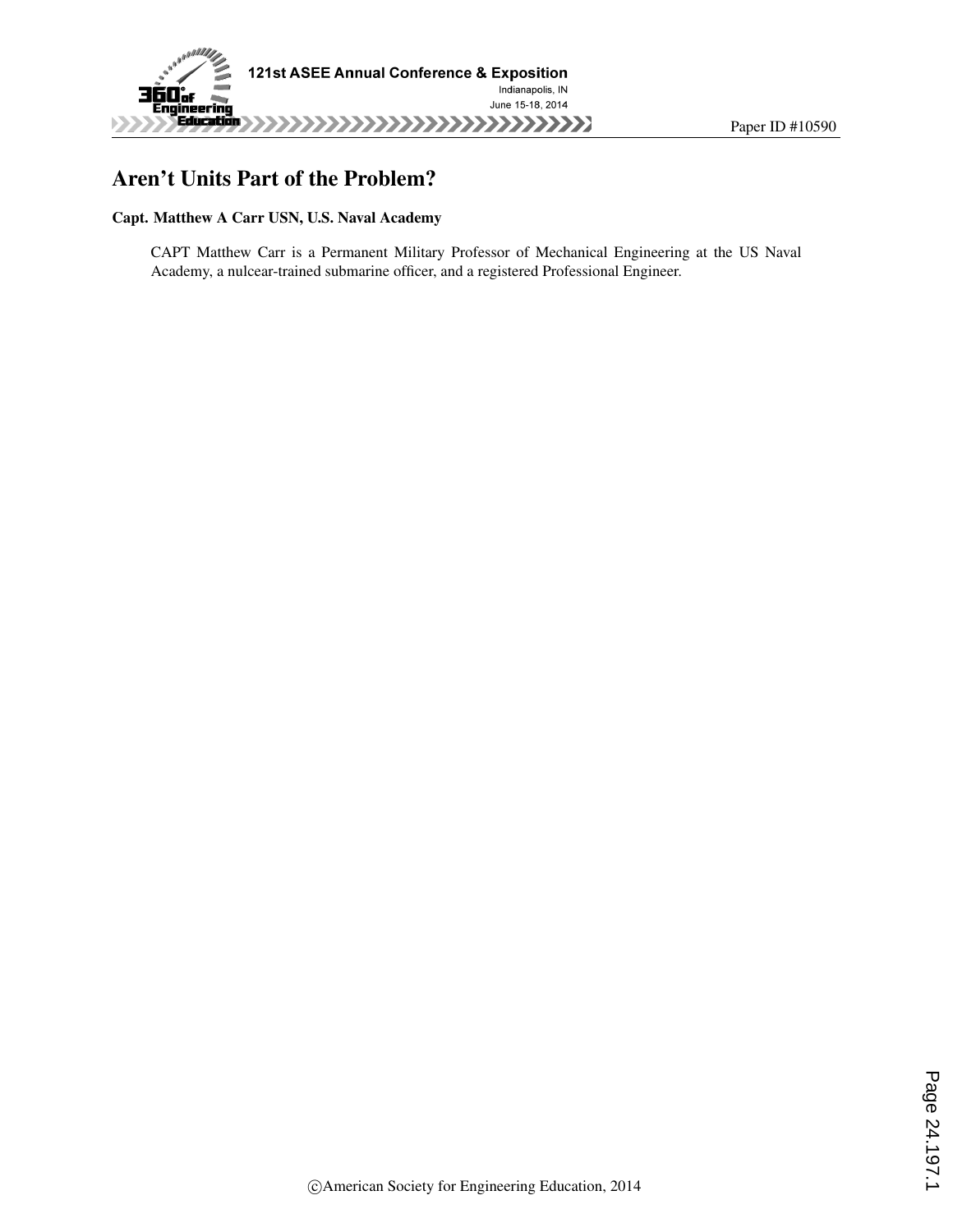# **Aren't Units Part of the Problem?**

#### **abstract**

Employment data shows that the bulk of engineering graduates who are successful at finding engineering-related employment are hired by the manufacturing, construction, and government sectors. Industry feedback indicates a perceived weakness in the critical thinking and problem solving skills of our engineering graduates. This paper advocates developing more rigorous unit analysis skills and use of conventional units that will be seen by graduates entering the workforce as a part of the academic solution to the reported problem. For engineers working in the United States, that means practicing with the United States Customary System (USCS) of units and with industry-specific units. Familiarization with the analytical framework of the potential employer's engineering applications can facilitate job interview performance and assimilation. Proficiency in calculations conducted in USCS reduces the job-specific training that must be accomplished by many American employers to get their new engineers ready to work. This paper reviews the history of American units and provides examples of dimensional analysis.

#### **introduction**

The purpose of this paper is to address the cognitive connection between proficiency in unit analysis and problem solving skills. The double entendre of the title is intentional. Continuing feedback from American industry, as regularly reported in ASEE literature and at ASEE conferences, indicates a perceived weakness in the critical thinking and problem solving skills of our engineering graduates. Most of our graduates enter industry and must not only assimilate to the demands of the new work environment, but also must develop proficiency in the unit systems used by their new employers. In spite of multiple federal and state laws mandating the shift to Systeme International (SI), large portions of American industry and commerce have resisted shifting to metric units. Personnel re-training costs, fear of expensive mishaps during transitions, the large preponderance of legacy systems and equipment utilizing customary units on their gages and other instruments, and the intransigence of the American people all contribute to maintaining traditional unit systems.

On the other hand, our education system from the secondary level up through the university level has adopted SI units in the science and engineering curricula. And SI is the specified language of our academics as specified by the journals which publish their work. More recently written engineering textbooks continue this pattern and some have dropped USCS altogether. This reality has created a unit system challenge for our graduates, one that essentially shifts mastering the traditional units of their new employers to the workplace – they need proficiency in traditional units, but have mainly been exercised in SI. In addition, unit conversion skillsets are not exercised to the same degree in the SI system. Add to that the growing use of computerbased homework which provides quick feedback on the numerical answer, but may not reinforce unit analysis skills.

In light of industry feedback, are we engineering educators doing a disservice to our students by neglecting or underexposing them to how to perform engineering analyses in the units that are customary to their prospective employers? Would those hiring our graduates be better served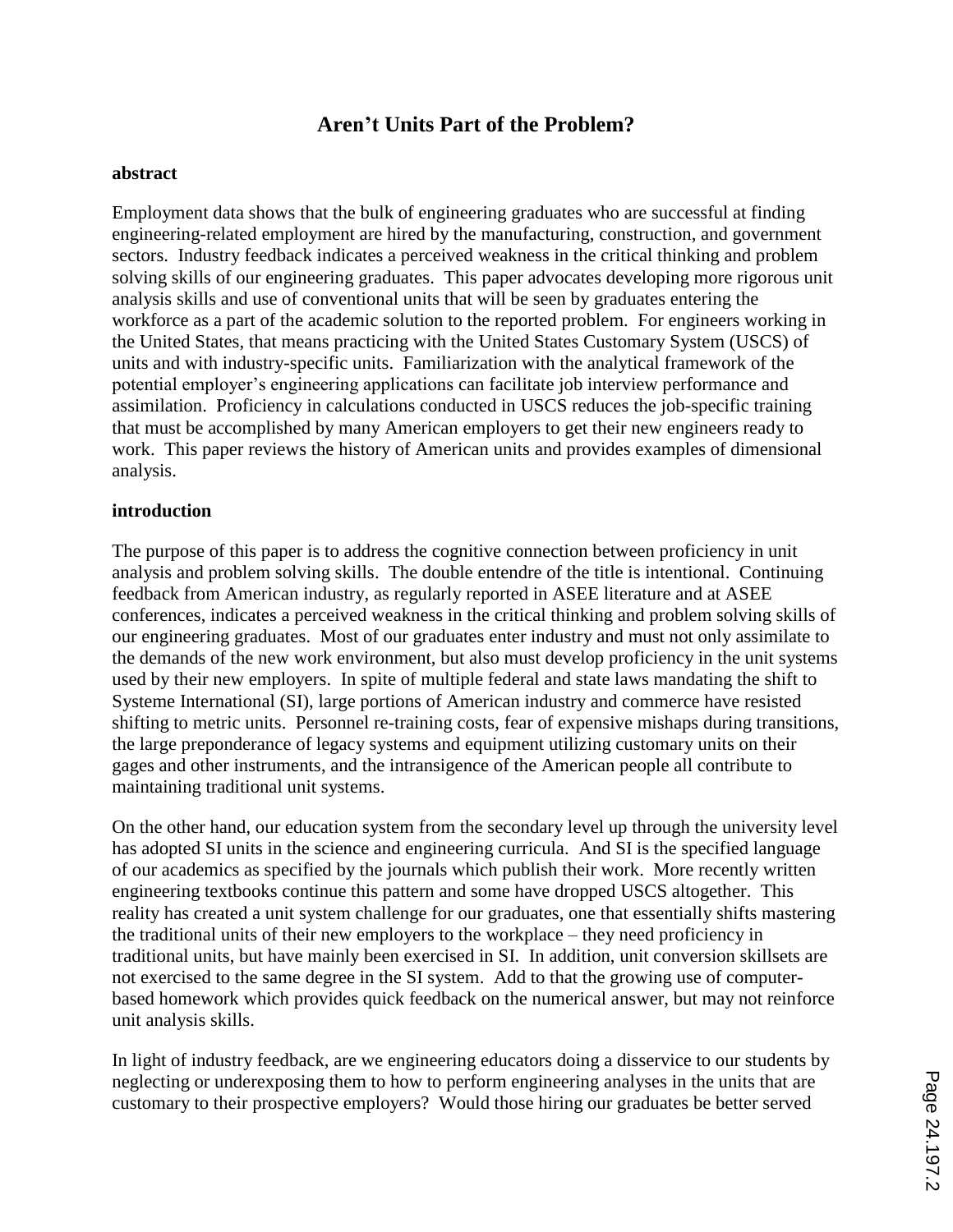and hold a higher opinion of our product if we exercised our students more in conventional unit systems? This paper explores these questions and provides examples of a systematic methodology that is proven to develop student competence in practical problem solving.

## **background**

The background of a discussion about engineering units is rooted in the topic of weights and measures. The history of weights and measures is the history of human trade. Knowing what one was buying or trading for and how much of it was expected in the transaction were significant issues. Among ancient texts that address the topic, the Laws of Moses from the second millennium B.C. includes, "You must have accurate and honest weights and measures, so that you may live long in the land the Lord your God is giving you. For the Lord your God detests anyone who does these things, anyone who deals dishonestly."<sup>1</sup> The issue of weights and measures has existed for a long time.

At the time of American Independence, the weights and measures in common use were practically all of English origin, but not necessarily uniform.<sup>2</sup> The basic units existed in the quantities that are familiar today. Although there were (and continue to be) other weight systems based upon a unit called a pound, the avoirdupois pound was based upon 7,000 grains – the weight of 7000 dry barley grains.<sup>3</sup> The length units of foot and inch are based upon the yard, which had last been standardized by Elizabeth I in 1588.<sup>4</sup>

The Articles of Confederation (1781) and the Constitution (1787) gave Congress the authority "To coin Money, regulate the Value thereof, and of foreign Coin, and fix the Standard of Weights and Measures." Standardization of weights and measures and the availability of physical standards as references for measurements, however, was an unresolved issue for decades into our young country's existence. This situation caused significant confusion in international and interstate trade and inconsistent collection of import duties. And recall that unfair taxation was one of the issues that lead to the War for American Independence. Fixing this was a matter of principle. However, even with decades of advocacy and effort it was not until the 1830s that a uniform set of standards was achieved by the Department of the Treasury for use in the United States. The official policy of the United States was to synchronize our standards with those of Great Britain. The standards established at this time included the yard of 36 inches, the avoirdupois pound of 7,000 grains, the gallon of 231 cubic inches, and the bushel of 2,150.42 cubic inches. $5$ 

What has become the "metric system" originated with recognition of decimal relationships made possible with the Arabic numbering system, as opposed to the Roman numeral system used throughout much of Europe. The concept of a unified and common unit system was gaining ground, but it was the French Revolution that provided the impetus to establish a unit system that was rationally based upon nature and had a decimal relationship between the quantities. There were alternate systems proposed during this development. In the 1790s, the meter was defined as 1/10,000,000 (one ten-millionth) of a quadrant meridian of the earth (essentially the distance from the North Pole to the equator). Then a liter of volume followed as the cube of 1/10 of a meter (a decimeter), which is one thousandth of a cubic meter. A kilogram of mass followed from that as the mass of cold water that occupied a liter (originally measured at  $0^{\circ}$ C and then adjusted in 1799 to be measured at water's peak density occurring at  $4^{\circ}$ C). There was a desire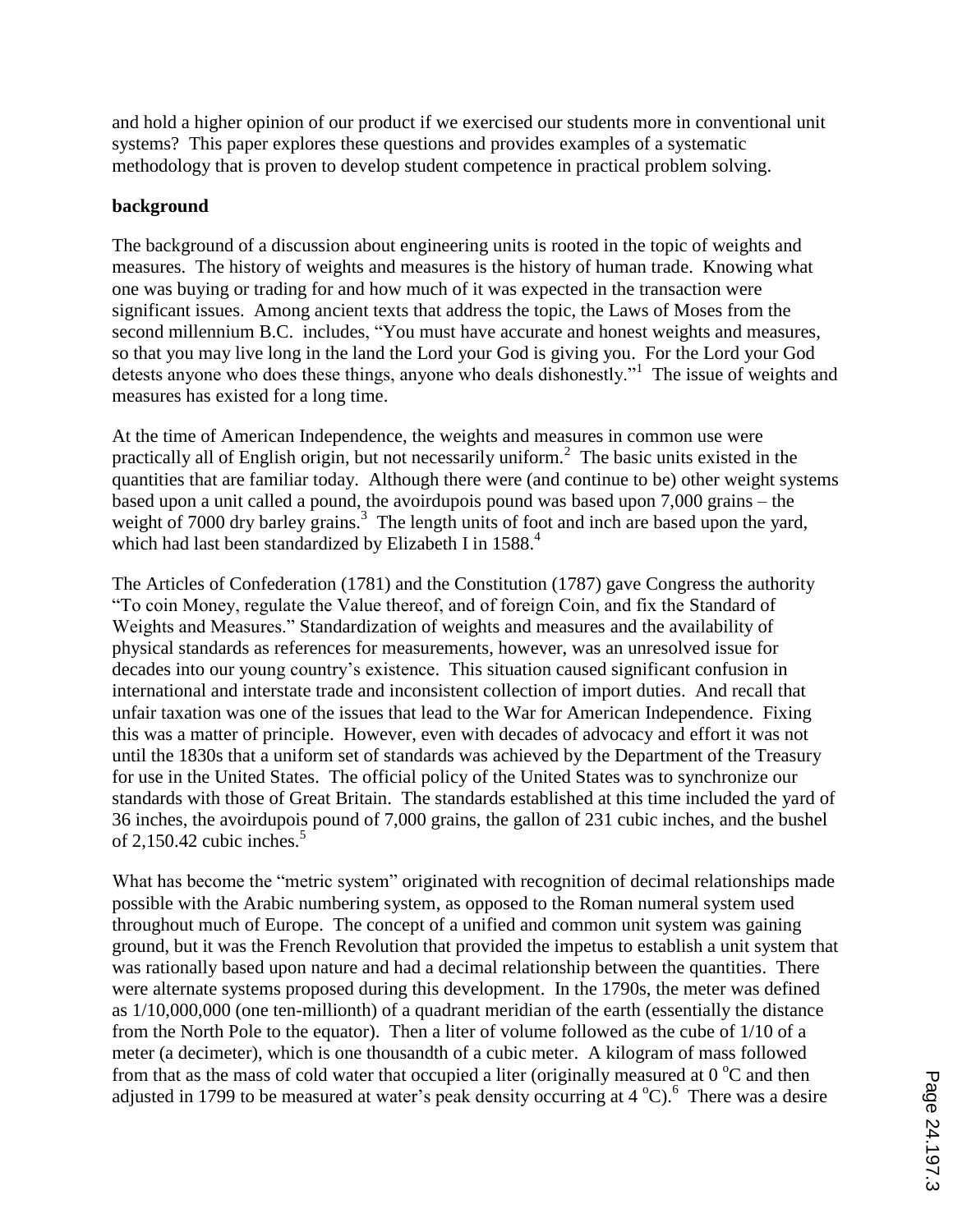to develop basic units which were within the ability of a person to hold. A meter, liter, and kilogram satisfied this need.

While the Americans were establishing their weights and measures based upon British conventions, the British were reforming theirs. The 1824 Weights and Measures Act of the English Parliament established the Imperial gallon as the volume of 10 pounds of water at 62  $\mathrm{P}$ F  $(277.421 \text{ in}^3)$ . This replaced the "ale gallon," which had been standardized by Parliament at 282 cubic inches in 1688, and the "wine gallon," standardized by Parliament in 1707 at 231 cubic inches. Note that the definition of a gallon in the United States is based upon a wine gallon. The fairly standard shipping container of the day was known as a hogshead and was defined as 63 wine gallons, roughly equal to 52.5 ale gallons (in many areas a hogshead of 54 ale gallons was regularly used). The difference in the two volumes is probably rooted in the taxes applied to these two forms of beverage in old England. The U.S. gallon derived from the wine gallon, probably because wine would be exported to the Americas, but ale was not exported to the colonies to the same extent.<sup>7</sup> Even though the metric system was known at the time, the effect of the 1824 Act reinforced the traditional "English" units, rather than adopting the new metric units.

The metric system went through a period of being officially permissible in the U.S. before it was the preferred system. Federal laws enacted in 1866 established the lawfulness of the metric system and directed the production and distribution of standard sets of metric weights and measures to the states for their use. The law did not call for abolishing the customary unit systems.<sup>8</sup> The ensuing period included international negotiations that culminated in an 1875 treaty that established the International Bureau of Weights and Measures in France and a periodic General Conference on Weights and Measures.<sup>9</sup>

In 1893, T.C. Mendenhall, the U.S. Superintendent of Weights and Measures, issued what has become known as the "Mendenhall Order." This document established the international meter and kilogram as the fundamental standards for length and mass in the United States. This essentially ended the ongoing efforts to synchronize the standards of the United States with those of Great Britain. In addition, from this point on, the official conversion tables listed the USCS units referenced to the metric standards instead of vice versa.<sup>10</sup> Then, in 1901, Congress changed the Office of Standard Weights and Measures to the National Bureau of Standards (NBS). NBS subsequently became the National Institute of Standards and Technology (NIST) in 1988.<sup>11</sup> NBS/NIST is the custodian and manager of the weights and standards of the United States.

The metric system continued further definition of various units over the years and added fundamental standards with new technology, such as electricity, magnetism, and light. In 1960, the metric system was renamed, the International System of Units (SI). In 1975, Congress passed the Metric Conversion Act which established the United States Metric Board to coordinate and plan the increased use of the metric system in the U.S. This board was disbanded in 1982. In 1988, Congress included additional metrication language in the Omnibus Foreign Trade and Competitiveness Act. This legislation required federal agencies to use metric system in "procurement, grants, and other business-related activities" by the end of 1992, except for highway and construction projects.<sup>12</sup>

After all of this, the United States has effectively resisted metrication. The scientific community, competitive export industries, and some federal government agencies have adopted the SI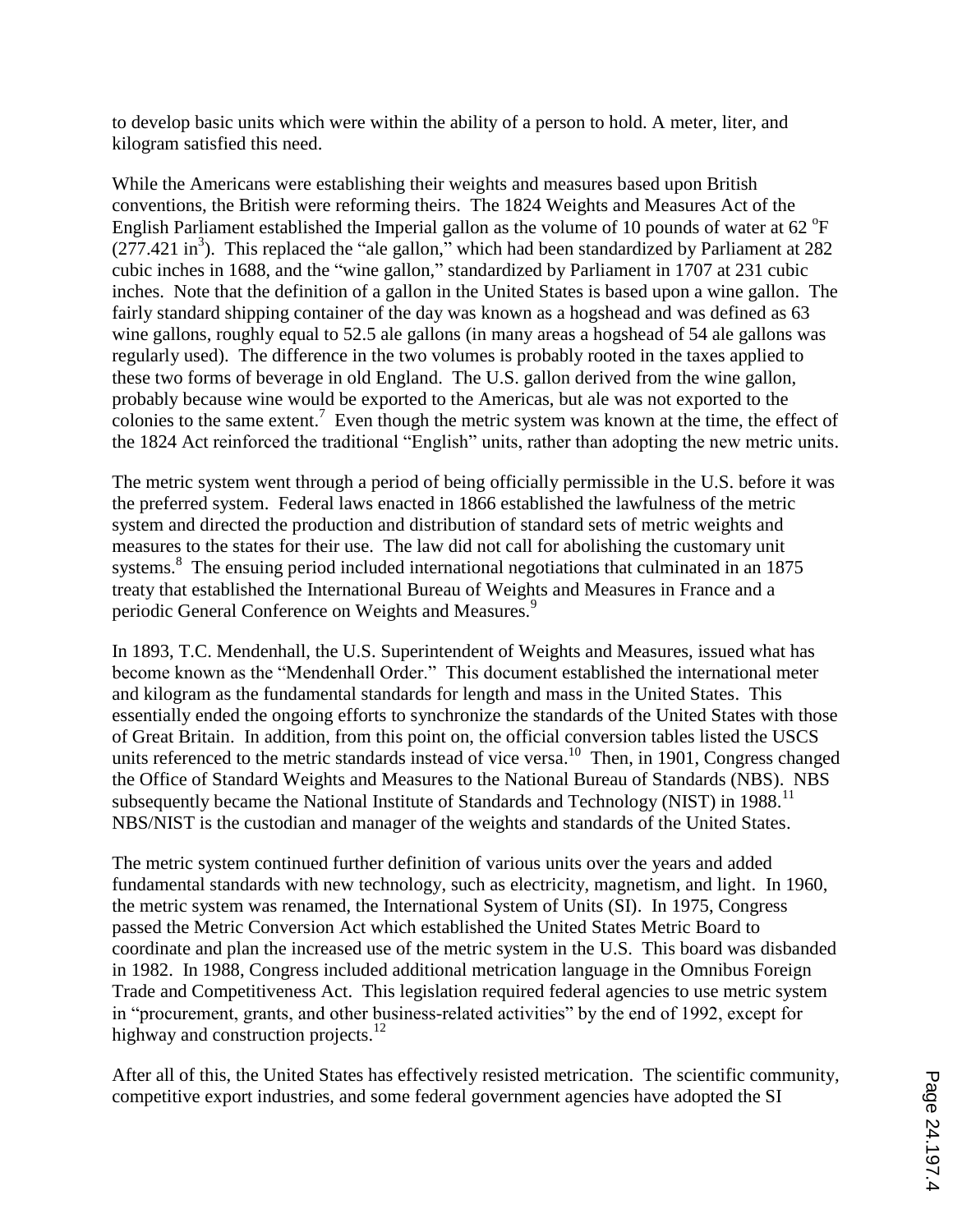system. However, the general American public, domestic industries, construction and maintenance trades, and other sectors of the American economy either do not use SI, or only partially use SI. The de facto condition is a blended system that has been remarkably resistant and yet allowed businesses of the United States to be vibrant and competitive in international trade.

## **customer focus**

As engineering educators, we need to be aware of the requirements of our customers – those who will be buying our product. In this case, that means our engineering graduates. In some locales, that connection is very clear, with the presence of a dominant employer. In others, the connection is less focused. Regardless, engineering educators should consider where their graduates end up obtaining employment and their needs. While it is the reasonable hope of engineering professors that their undergraduate students either go on to graduate studies in engineering or obtain an engineering job, recent statistics tell another story. Here are some factoids about where our graduates go to work:

- 92.5% of the 88,176 Engineering Bachelor's Degrees conferred in 2012 went to permanent residents of the United States.<sup>13</sup>
- In contrast, 43.3% of the 49.372 Engineering Master's Degrees conferred in 2012 went to non-resident aliens.<sup>14</sup>
- 53.9% of Engineering and Engineering Technology graduates are employed in a job in the field of their major one year after graduation.<sup>1</sup>
- 63.7% of Engineering and Engineering Technology graduates are employed in a STEMrelated job one year after graduation.<sup>16</sup>
- The Manufacturing and Construction sectors employ 50% to 60% of all engineers.<sup>17</sup>
- Government is a significant employment sector for engineers, especially those involved in building and maintaining public infrastructure and inspecting private construction.<sup>18</sup>

The reasonable conclusion of this is that the majority of our graduates will not go to work where SI is the dominant unit system.

#### **dimensional homogeneity**

With 15 years of experience in teaching thermo-fluids courses, and a lot more cumulatively represented in the anecdotes of colleagues, there is a clear sense that students generally prefer to "plug-and-chug" numbers in equations without giving much thought to unit analysis. The advent of the higher end graphing calculators with QWERTY keyboards and a "solve" button has diminished algebraic manipulation skills to solve for the desired variable of complex equations before substituting numerical values. These approaches avoid the necessity of conducting more detailed unit analysis and incorporating appropriate conversion factors. In the SI system, the decimal relationships of many of the terms in an equation often result in the correct number, but perhaps off by some power of ten.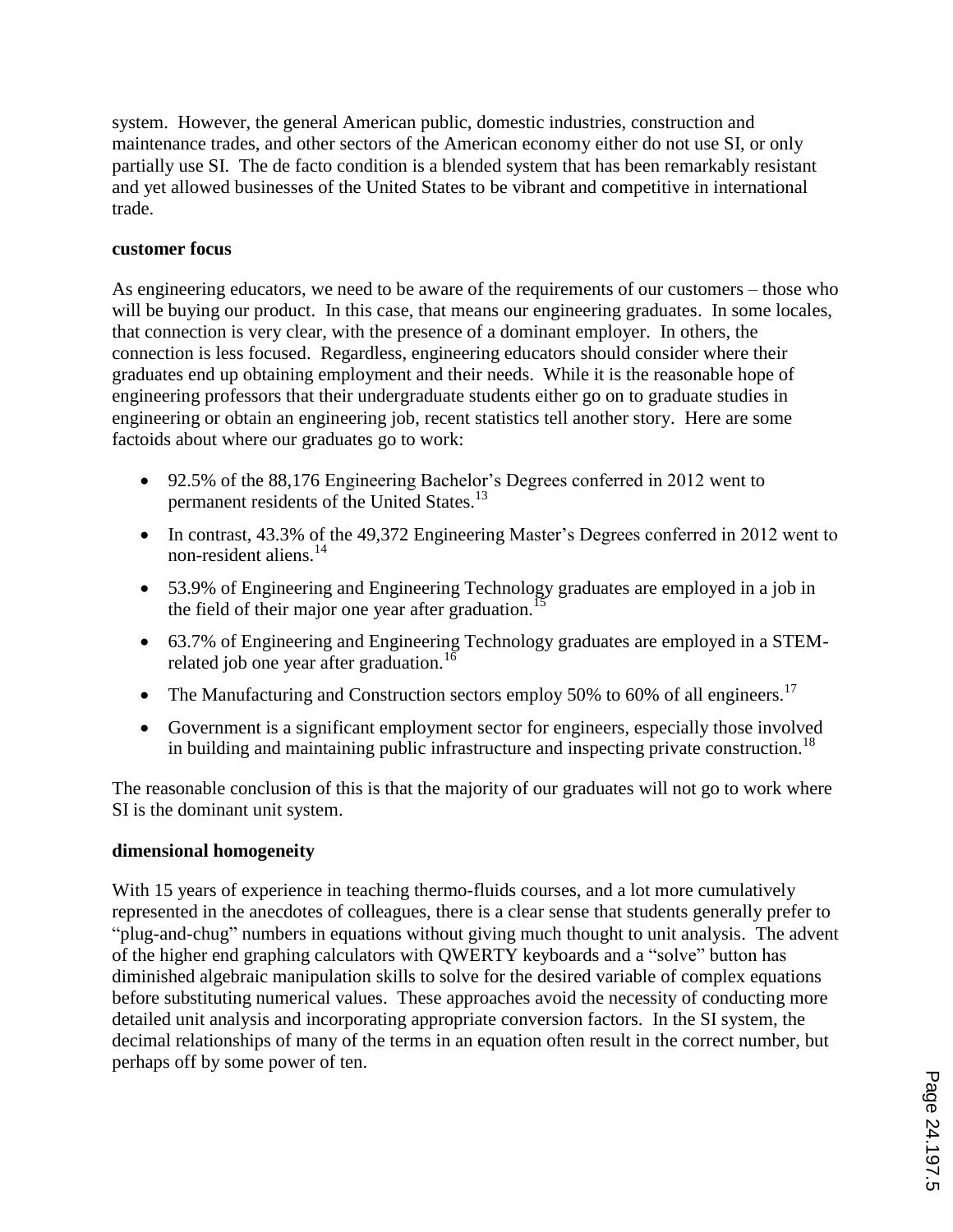Typically students will need to convert units while solving an equation to be able to add/subtract terms. As an example, consider Bernoulli's equation:

$$
z_1 + \frac{p_1}{\gamma} + \frac{\vec{V}_1^2}{2g} = z_2 + \frac{p_2}{\gamma} + \frac{\vec{V}_2^2}{2g}
$$

This equation relates pressure (*p*), velocity  $(\bar{V})$ , and elevation (*z*) at two points in a fluid with known specific weight  $(y)$ , and can be used to solve for an unknown pressure, velocity, or elevation at one of the points, provided that the correct unit conversions are applied.

Bernoulli Example. Given cold water flowing through an arbitrary shape where  $z_1 = 100$  ft,  $z_2 = 100$ 50 ft,  $p_1 = 30$  lbf/in<sup>2</sup>,  $\vec{V}_1 = 25$  ft/s,  $\vec{V}_2 = 1$  ft/s, and  $\gamma = 62.4$  lbf/ft<sup>3</sup>. Since water is essentially incompressible in this range, then the unknown pressure  $p_2$  can be determined by rewriting Bernoulli's equation using algebra as follows:

$$
p_2 = p_1 + \gamma (z_1 - z_2) + \gamma \left( \frac{\vec{V}_1^2 - \vec{V}_2^2}{2g} \right)
$$

Note that each term has basic dimensions of force per area (length<sup>2</sup>) and the rules of algebra  
\ndemand that the units for each term must be the same before adding and subtracting terms:  
\n
$$
p_2 = 30 \frac{\text{lbf}}{\text{in}^2} + \left(62.4 \frac{\text{lbf}}{\text{ft}^3}\right) \left(100 \text{ft} \cdot 50 \text{ft}\right) \left\{\frac{1 \text{ ft}}{12 \text{ in}}\right\}^2 + \left(62.4 \frac{\text{lbf}}{\text{ft}^3}\right) \left[\frac{\left(25 \frac{\text{ft}}{\text{s}}\right)^2 - \left(1 \frac{\text{ft}}{\text{s}}\right)^2}{2 \times 32.2 \frac{\text{ft}}{\text{s}^2}}\right] \left\{\frac{1 \text{ ft}}{12 \text{ in}}\right\}
$$
\n
$$
p_2 = 55.87 \frac{\text{lbf}}{\text{in}^2}
$$

The "railroad track" method is taught to U.S. Navy engineering technicians to provide them with a reliable tool to resolve units, including complex fractions of units. Using the railroad track method to more clearly track the units of this example:

$$
p_2 = \frac{30\,\text{lbf}}{1\,\text{in}^2} + \frac{62.4\,\text{lbf}}{1\,\text{ft}^3} \left( \frac{(100 - 50)\,\text{ft}}{1} \right) + \frac{1\,\text{ft}^2}{14\,\text{4}\,\text{in}^2} + \frac{62.4\,\text{lbf}}{1\,\text{ft}^3} \left( \frac{(625 - 1)\,\text{ft}^2}{1\,\text{s}^2} \right) + \frac{21.67\,\text{lbf}}{\text{ft}^3} \left( \frac{\text{ft}}{\text{it}^2} \right) + \frac{4.20\,\text{lbf}}{\text{ft}^3} \left( \frac{\text{ft}^2}{\text{s}^2} \right) \left( \frac{\text{ft}^2}{\text{it}^2} \right) \left( \frac{\text{ft}^2}{\text{s}^2} \right) + \frac{4.20\,\text{lbf}}{\text{ft}^3} \left( \frac{\text{ft}^2}{\text{s}^2} \right) \left( \frac{\text{ft}^2}{\text{it}^2} \right) \left( \frac{\text{ft}^2}{\text{s}^2} \right) + \frac{21.67\,\text{lbf}}{\text{in}^2} + \frac{4.20\,\text{lbf}}{\text{in}^2} \right) = 55.87\frac{\text{lbf}}{\text{in}^2}
$$

As shown in the first line, there is an implied 1 vertically opposite each non-unity value.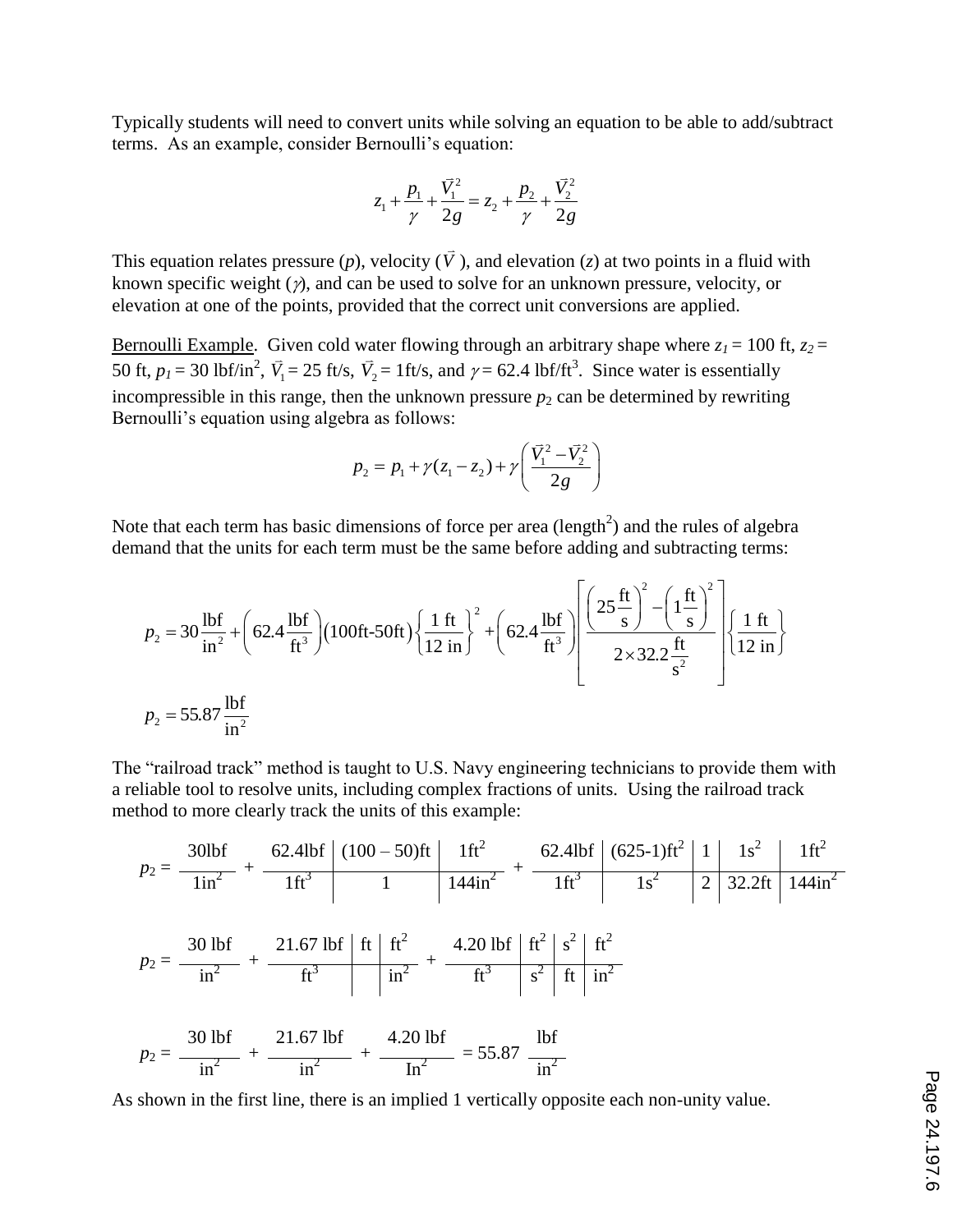Note that the unit fraction of " $ft/s<sup>2</sup>$ " (associated with 32.2) is written as the reciprocal in the "railroad tracks" since 32.2 is in the denominator. This follows the rules of complex fractions of multiplying by the inverse of the denominator.

Similarly, the Steady Flow Energy Equation can be applied to a fluid flow power problem in a hydroelectric dam to illustrate additional unit analysis.

Hydroelectric Dam Example. The Conowingo Dam on the Susquehanna River in Maryland was constructed in 1926 and is 4,468 feet long with 100 feet in elevation difference between the upstream and downstream water levels. The dam's crest is 111 feet above the downstream water level. It is one of the nation's largest hydroelectric installations; impounds 105 billion gallons of water in a 14 square mile lake in the Susquehanna River. To reach full output capacity a flow of 85,000 cubic feet per second is required. The tailrace velocity is about 10 mph. The seven original turbine-generators (TGs) are rated at 36 MW each and four TGs added later are rated at 65 MW each. All generators produce power at 13,800 volts, which is then stepped up to 220,000 volts for transmission, primarily to the Philadelphia area. The dam reportedly contributes an average of 1.6 billion kilowatt-hours annually to the electric grid. Calculate the plant overall efficiency. If the plant bids in to the power pool at an average daily rate of \$0.05 per kW-hr,

what is the gross income per day from operation of this power plant?  
\n
$$
\dot{m} \left( \frac{gz}{g_c} + \frac{\bar{V}^2}{2g_c} + u + pv \right) + \dot{Q}_{12} = \dot{m} \left( \frac{gz}{g_c} + \frac{\bar{V}^2}{2g_c} + u + pv \right) + \dot{W}_{12}
$$

Establish SP1 on the upstream surface of the water and SP2 on the downstream surface. There is no heat added between the SPs, therefore  $\dot{Q}_{12} = 0$ . The temperature of the water does not change appreciably, so the internal energy (*u*) does not change, nor does the specific volume of the water  $(v)$ . The pressure on both free surfaces is atmospheric pressure. Therefore the change in  $u(\Delta u)$  and flow work  $(\Delta pv)$  each cancel. Establish the reference elevation at the downstream surface (SP2). Therefore  $z_2 = 0$ . There is a downstream velocity. Convert the 10 mph to 14.67 ft/sec. Eliminating terms that either cancel or are negligible results in the following:

$$
\dot{m} \left( \frac{gz_1}{g_c} \right) = \dot{m} \left( \frac{\vec{V}_2^2}{2g_c} \right) + \dot{W}_{12}
$$

Solve for the hydraulic power input to the turbines:

$$
\dot{W}_{12} = \dot{m} \left[ \left( \frac{g z_1}{g_c} \right) - \left( \frac{\vec{V}_2^2}{2g_c} \right) \right]
$$

We'll need the mass flow rate.

in need the mass flow rate.  
\n
$$
\dot{m} = \rho \dot{V} = \left(62.4 \frac{lbm}{ft^3}\right) \left(85,000 \frac{ft^3}{s}\right) = 5.3E6 \frac{lbm}{s}
$$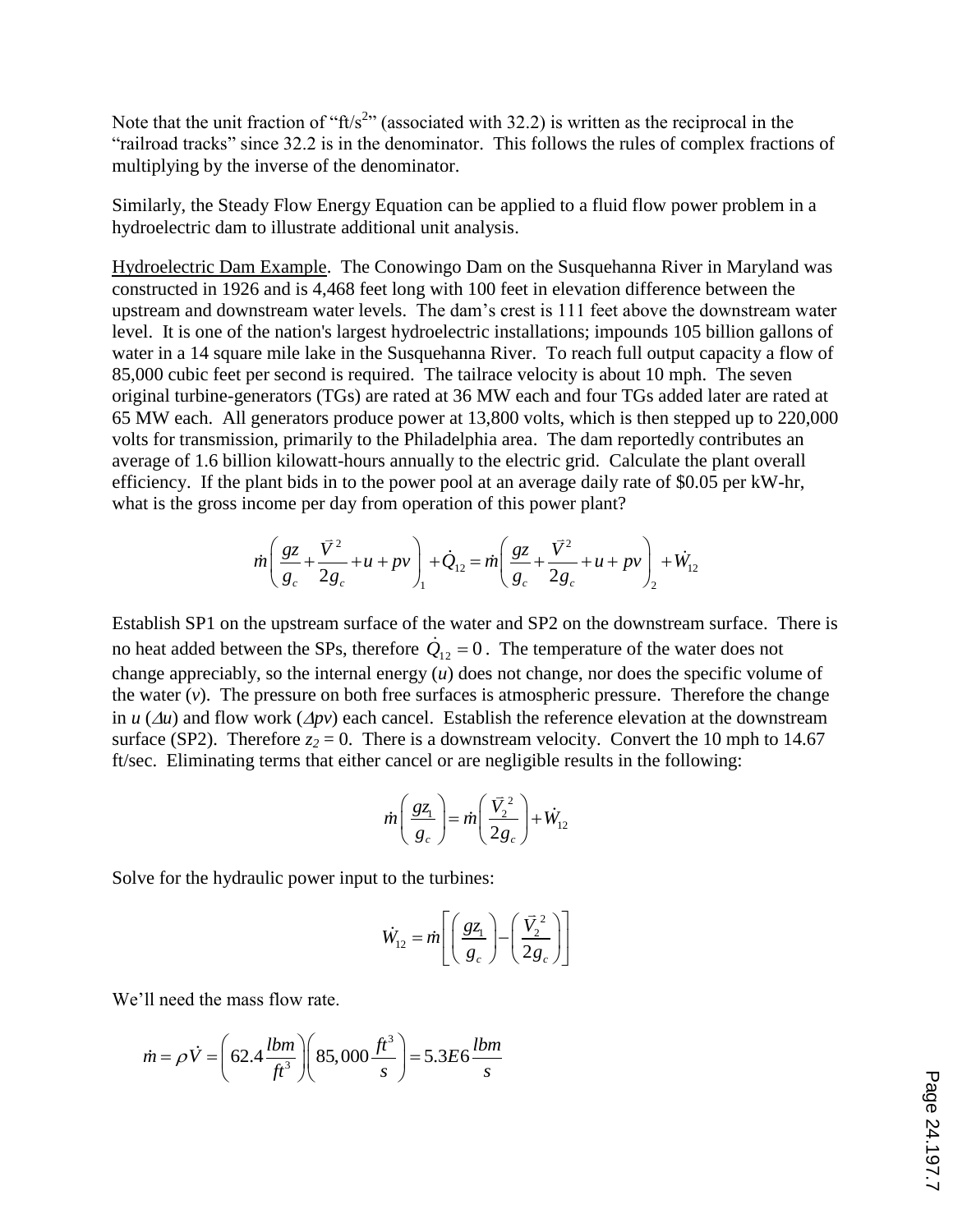Now let's start working on that reduced form of the SFEE.

$$
\dot{W}_{12} = \dot{m} \left[ \left( \frac{g_{\zeta_1}}{g_c} \right) - \left( \frac{\dot{V}_2^2}{2g_c} \right) \right] = \left( 5.3E6 \frac{lbm}{s} \right) \left[ \left( \frac{32.2 \frac{ft}{s^2}}{32.2 \frac{ft - lbm}{lbf - s^2}} \right) \right] \left[ 00 ft - \left( \frac{14.67^2 \frac{ft^2}{s^2}}{(2) \left( 32.2 \frac{ft - lbm}{lbf - s^2} \right)} \right) \right]
$$
\n
$$
\dot{W}_{12} = \dot{m} \left[ \left( \frac{g_{\zeta_1}}{g_c} \right) - \left( \frac{\dot{V}_2^2}{2g_c} \right) \right] = \left( 5.3E6 \frac{lbm}{s} \right) \left[ 100 \frac{ft - lbf}{lbm} - 3.34 \frac{ft - lbf}{lbm} \right] = 5.12E8 \frac{ft - lbf}{s}
$$
\n
$$
\dot{W}_{12} = \left( 5.12E8 \frac{ft - lbf}{s} \right) \left( \frac{hp - s}{550 ft - lbf} \right) \left( \frac{0.746kW}{hp} \right) = 6.94E5kW
$$

This is the power "in" to the turbines from the change in elevation of the water with some unrecovered energy represented in the downstream water velocity. In addition, there are frictional pressure losses in the penstocks, conduits, and flow control gates that are lumped in with the turbine losses.

$$
\eta_{oa} = \frac{\dot{W}_{out,oa}}{\dot{W}_{in}} = \frac{7(36,000) + 4(65,000)k}{6.94E5kW} = \frac{512,000k}{694,000kW} = 73.8\%
$$

Another concept that can be brought out in this problem is "brake horsepower." Brake horsepower is measured at a physical rotating shaft at the turbine output coupling. Since each generator is directly coupled to a turbine, the product of the component efficiencies is represented above. So, if the generators are 97% efficient (a typical value), then the turbines are 76% efficient.

Max Power Daily Gross Income =  $(\$0.05/kW-hr)(1.6E9kW-hr/yr)(1yr/365days) = \$219,178$ and the plant workforce is only 55 employees!

Gage Pressures. One of the issues students struggle with is dealing with pressure gages and the variety of pressure units. The American standard pressure unit is pounds per square inch (psi). Very few textbooks exercise gage units for pressure parameters in homework problems and the discussion of what gage pressures mean is usually quite cursory. Oftentimes, however, the stated relationships do not address vacuum conditions and, when vacuum conditions are discussed, the explanatory equations are presented in different forms. Several recent textbooks address this topic with pressure equations stated as, or variations of:

$$
p(gage) = p(absolute) - p_{atm}(absolute)
$$

and

$$
p(\text{vacuum}) = p_{atm}(\text{absolute}) - p(\text{absolute})
$$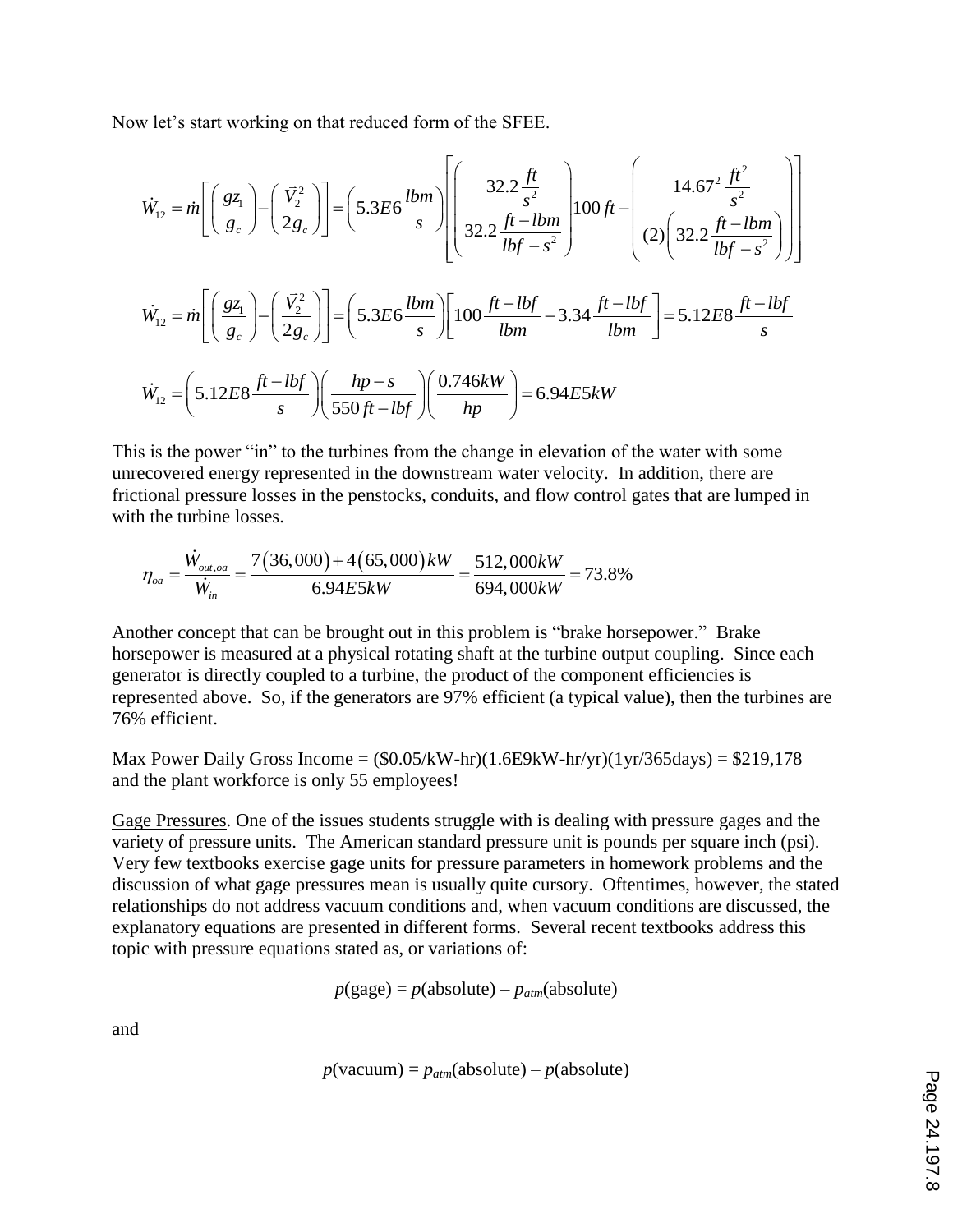Recognizing that gage pressures are an input to a problem and that the system pressures in absolute terms are needed to use important equations of state (e.g., Ideal Gas Law) and data tables (e.g., Vapor Tables for steam or refrigerants), equations in the form illustrated above appear to students to be two different topics. The more general equation of dealing with pressure gage readings is:

$$
p_{system, absolute} = p_{atmosphere} \pm p_{gage}
$$

This equation is supported by the concepts represented in Fig. 1.



The underlying reason for this situation is that gages are influenced by the local atmosphere in which they are installed. And while a gage measures the pressure via a pressure tap and tube, and may be located at some distance from the location where they are measuring, the local barometric pressure influences the gage reading. Most textbooks do not exercise barometric pressure influences on gage pressure. This effect can be significant when calculating low absolute pressure situations, such as steam cycle parameters in the condenser. And atmospheric pressure is not always at standard sea level conditions.

Using the more general equation associated with Fig.1, students then need to be taught how to recognize which case exists in a given problem. One way to do that is to orient them to the pressure relationship graphic, the industrial application, and the customary units used in that application. Common abbreviations such as psig (gage), psid (difference), psiv (vacuum) should be added to psia (absolute) in their unit vocabulary. Furthermore, manometer units that indicate a vacuum conditions need to be introduced and exercised, such as inches of mercury (in-Hg) and inches of water column (in-w.c.).

The customary unit for condenser pressure in American steam cycle power plants is mercury manometer units (in-Hg). This is a legacy item from the early days of industrialization. Early steam plants fitted with condensers (patented by James Watt in 1769), monitored the system performance with a mercury-filled manometer in order to be able to see the manometer readings within a reasonable height column (a mercury manometer can show in the vertical space of about 30 inches what a water-filled manometer would require almost 34 feet to show). Today, it is still customary to use mercury manometer units for steam condenser pressure, even though bourdon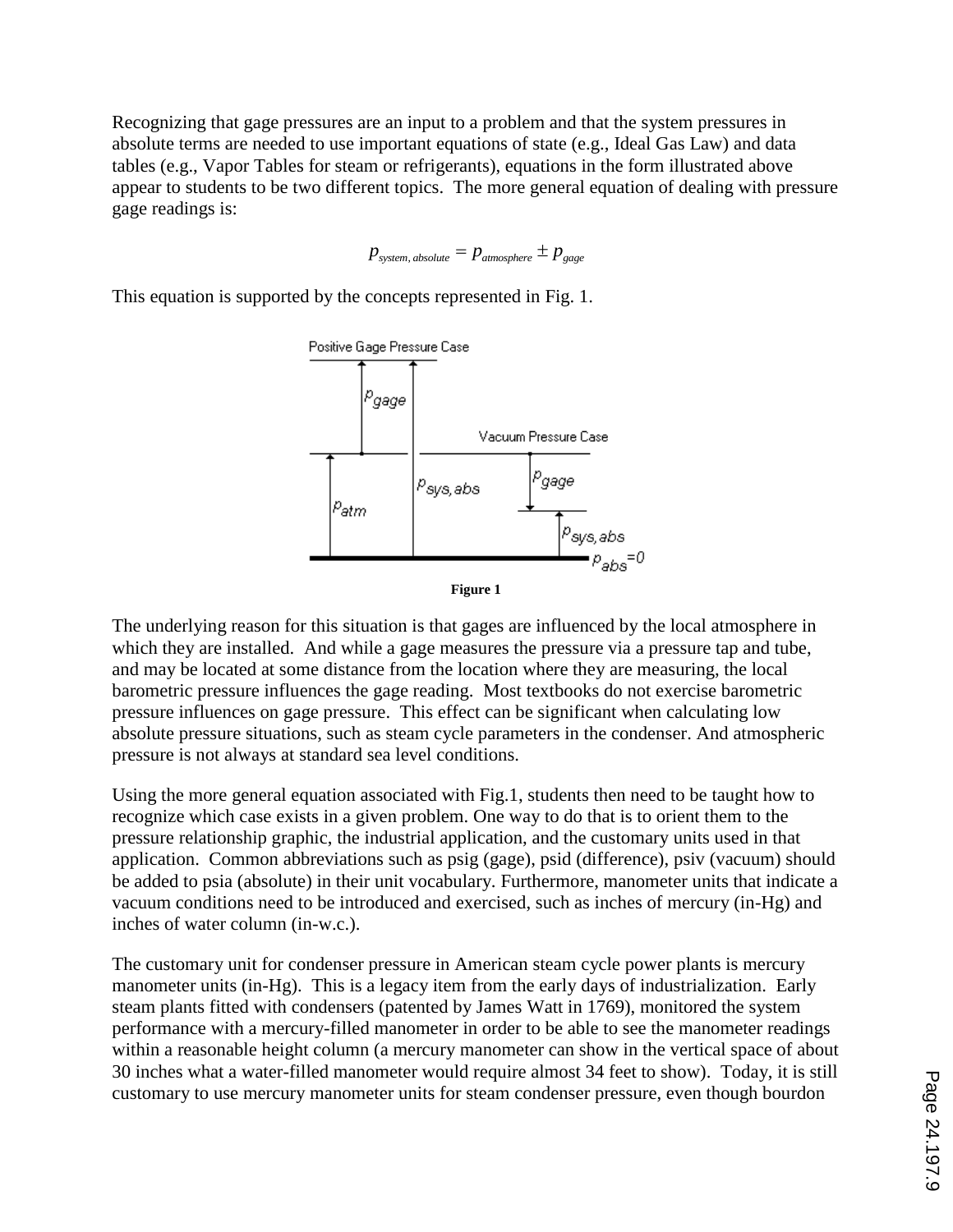tube gages and electronic pressure transducers long ago replaced manometers in steam plants. Steam plants indicate positive pressures in psig and vacuum pressures in in-Hg.

Another example of an industry retaining manometer units is the HVAC industry. Manometer units in in-w.c. are used for differential pressure measurements in air flow and fuel gas supply pressures (natural gas and LP gas).

Students need to be taught about barometric pressure and be exercised in gage units in order to really comprehend this topic. Our graduates enter a working world with multiple pressure instruments and application-specific units. Let's not pass them on to their future employers ignorant of these concepts.

Basic Steam Plant Example. Boiler pressure is 585 psig and condenser pressure is 27.88 in-Hg; condensate depression is 3.7 °F; the steam temperature at the turbine inlet is 500 °F;  $\eta_P = 0.8$ ;  $\eta_T$  $= 0.9$ . Barometric pressure is one standard atmosphere. Solve for  $\eta_{th}$  of the cycle; steam quality (*x*) at the discharge of the turbine; and the heat input by the Economizer using the *Steam Tables*.

The State Point Table method of organizing data is very useful and helps students to determine the best way to use the *Steam Tables* for data extraction. Recall that two independent intensive properties are needed to determine the state of the fluid and the related properties. This solution uses the *2000 ASME Steam Tables* for data. So, two independent data entries in a column should allow determination of the rest of the parameters.

| <b>STEAM TABLES</b>                     | $\mathbf{1}$ | 2s                  | $\overline{2}$       | 2 <sup>2</sup>       | 3          | 4s                   | $\overline{\mathbf{4}}$ |
|-----------------------------------------|--------------|---------------------|----------------------|----------------------|------------|----------------------|-------------------------|
| $p$ (psia)                              | 1.0          | 600                 | 600                  | 600                  | 600        | 1.0                  | 1.0                     |
| $T(^{0}F)$                              | 98.0         | <b>NR</b><br>(99.8) | <b>NR</b><br>(100.2) | <b>NR</b><br>(486.2) | 500        | <b>NR</b><br>(101.7) | <b>NR</b><br>(101.7)    |
| $h$ (Btu/lb <sub>m</sub> )              | 66.041       | 67.82               | 68.28                | 471.7                | 1216.5     | 814.7                | 854.9                   |
| s (Btu/lb <sub>m</sub> - $\mathrm{R}$ ) | <b>NR</b>    | <b>NR</b>           | <b>NR</b>            | <b>NR</b>            | 1.4597     | $\leftarrow$ 1.4597  | <b>NR</b>               |
| $v$ (ft <sup>3</sup> /lb <sub>m</sub> ) | 0.016125     | $\leftarrow$ =      | <b>NR</b>            | <b>NR</b>            | <b>NR</b>  | <b>NR</b>            | <b>NR</b>               |
| $x$ (%) if WV                           | NA.          | <b>NA</b>           | <b>NA</b>            | $\theta$             | <b>NA</b>  | 71.9%                | 75.8%                   |
| <b>State</b>                            | CL           | CL                  | CL                   | <b>SL</b>            | <b>SHV</b> | WV                   | WV                      |

"Givens" are **bold**. Be sure to graph the state point locations in the correct regions of the *T-s* process graph. CL – Compressed Liquid; SL – Saturated Liquid; SHV – Superheated Vapor; WV – Wet Vapor (aka Saturated Liquid-Vapor Mixture – SLVM).

This problem is different from the "basic" or "ideal" Rankine cycle in that it includes both condensate depression at the exit of the condenser (which is done in reality to protect the pump from cavitation) and slight superheat at the boiler exit/turbine entrance, as well as non-isentropic pump and turbine. The goal is to complete the specific enthalpy (*h*) row. "NR" identifies cells which are not required to determine the enthalpies for the following state points (directly or indirectly). "NA" means not applicable.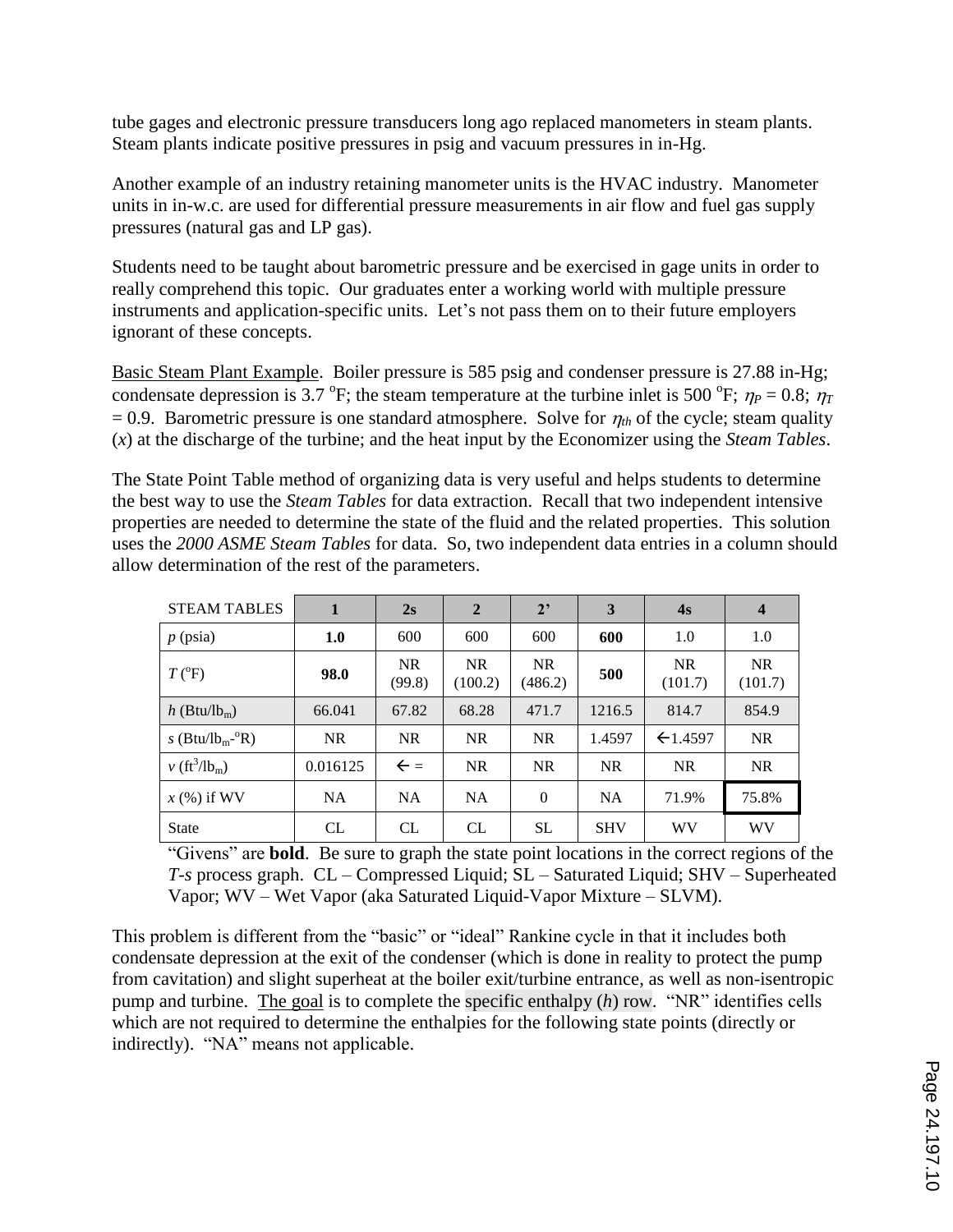

## Solution Procedure:

- 1. Draw the schematic, the *T-s* diagram, (Figure 2) and layout the State Point Table (see above).
	- a. The State Point Table is expanded to break out SP2s and SP4s because information is given about  $\eta_P$  and  $\eta_T$ , and they are both < 1.
	- b. Determine where to draw SP1, SP3, & SP4, and then draw the process diagram to represent what the states actually are (CL, SL, WV, SV, or SHV). Drawing the *T-s* concept graph is a bit of an iterative process, but should be drawn to represent the proper regions for the state points. It is a good practice to label the pressure lines with their values. Similarly, labeling the temperatures on the graph is a good practice. Note that the *T-s* graph is not to scale. You can see this by noting that SP2 temps are actually lower than  $T_{sat}$  for the low pressure condition. The CL lines are exaggerated away from the "vapor dome" for clarity of illustrating the pumping process. There is a loss of scale in doing this, but the pump processes are more easily seen.
	- c. SP2' accounts for the Economizer's function. The Economizer is a heat exchanger that pre-heats the feedwater (ideally) to SL conditions.
- 2. Identify the high and low pressures and fill in the pressure row on the State Point Table.
	- a. In this case, the condenser vacuum is given and atmospheric pressure is standard  $(14.7 \text{ psi absolute} = 29.92 \text{ in-Hg absolute})$ . Recall that vacuum pressure starts measurement at the local atmospheric pressure and is measured down from there. The absolute pressure in in-Hg is measured from absolute zero pressure and is the difference between atmospheric pressure and the gage pressure:  $(29.92 - 27.88)$  in-Hg = 2.04 in-Hg absolute x  $(29.92$  in-Hg  $/ 14.7$  psi) = 1 psia. [NOTE – Round off to the nearest tenth and then, if it is a low pressure not listed on Sat Steam Pressure Table, then look for it on column 2 of Sat Steam Temperature Table.]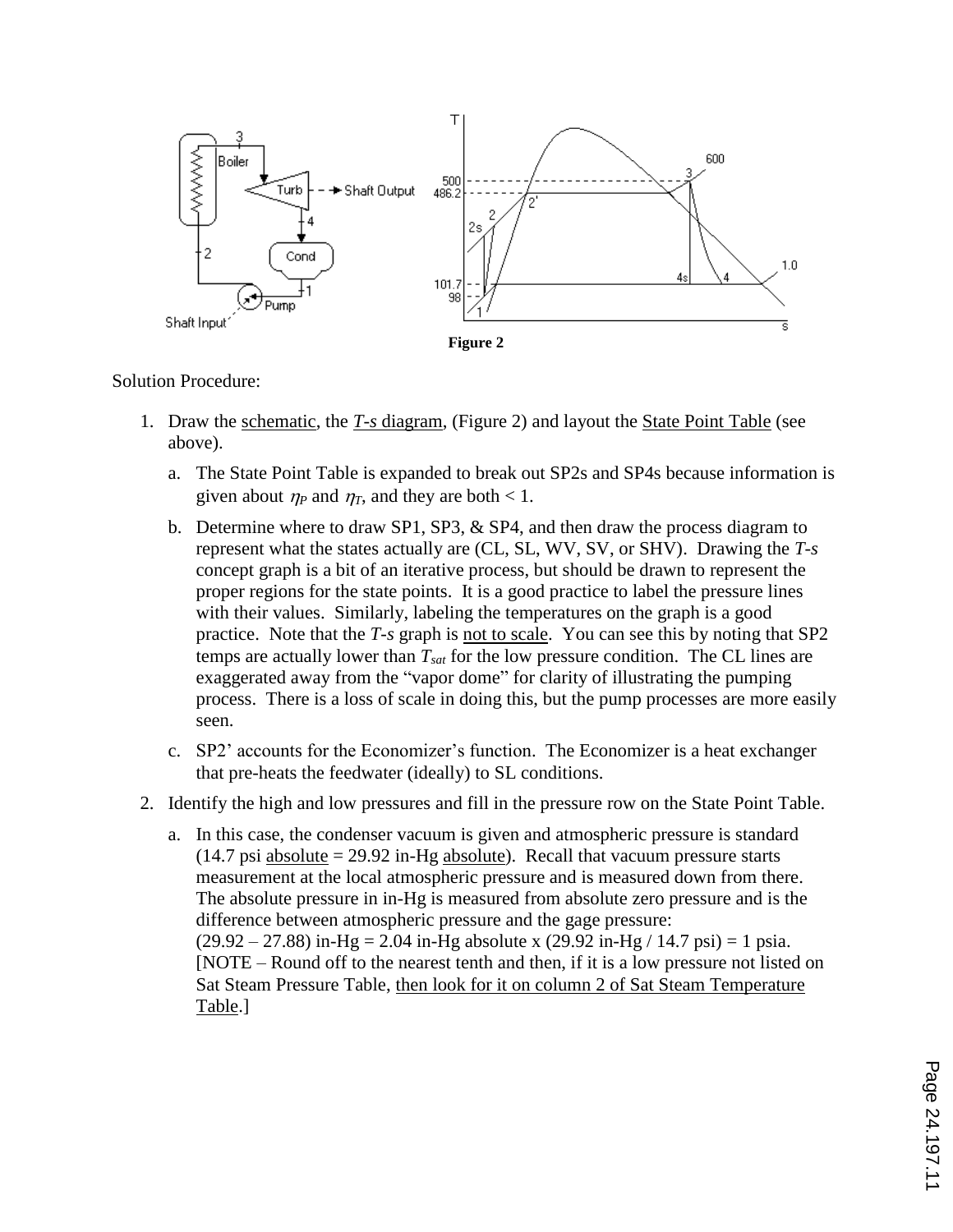

 $p_{low} = 1.0$  psia

- b. *phigh* = 600 psia (given). Since no info is given about the pressure drops through the heat exchangers, then utilize to the "isobaric heat exchanger simplification."
- 3. Determine *Tsat* for the pressures. These are needed for graphing on the *T-s* graph and for determining which steam table to use.
	- a.  $T_{sat}$  (1 psia) = 101.7 <sup>o</sup>F
	- b.  $T_{sat}$  (600 psia) = 486.2 <sup>o</sup>F
- 4. Analyze and fill in the other "givens."
	- a. *T*<sub>turbine</sub> inlet =  $T_3$  = 500 <sup>o</sup>F
- 5. Complete the rest of the table in this sequence.
	- a.  $T_1 = T_{sat}$  Condensate Depression = 101.7 3.7 = 98.0 °F
	- b.  $h_1 = h_f(98 \text{ °F}) = 66.041 \text{ Btu/lbm}$ [Note: Uses the CL Approx technique]
	- c.  $v_I = v_f(98^\circ F) = 0.016125 \text{ ft}^3$ [Note: CL Approx technique]
	- d.  $w_{p,s} = v_f \Delta p = h_{2s} h_l = (0.016125 \text{ ft}^3/\text{lb}_\text{m})(600 1 \text{ lb}_\text{f}/\text{in}^2)(144 \text{ in}^2/\text{ft}^2)(18 \text{tu}/778 \text{ ft-lb}_\text{f})$  $w_{p,s} = 1.79 \text{ Btu/lb}_{m}$

 $h_{2s} = h_1 + wk_{p,s} = 66.041 + 1.79 = 67.82$  Btu/lb<sub>m</sub>

- e.  $p_2 = 600 \text{ psia}$  [This is on the high pressure isobar line]
- f.  $T_{2s} = T_{sat} (h_f = 67.82) = 99.78 \text{ °F}$  [NR; CL Approx; interpolate using  $h_f$  on Table 1] {Alternatively  $\Delta h = c_p \Delta T$ ;  $c_{p=1.0}$  Btu/lb<sub>m</sub><sup>-o</sup>R and assuming constant specific heat, then  $\Delta h = \Delta T$ :  $\Delta T_s = 1.79 \text{ °F}$ ;  $T_{2s} = 98 + 1.79 = 99.79 \text{ °F}$ }
- g.  $\eta_p = (h_{2s} h_1) / (h_2 h_1) = w_{p,s} / (h_2 h_1)$  $h_2 = [(h_{2s} - h_l) / \eta_p] + h_1 = [1.79 / 0.8] + 66.041 = 68.28$  Btu/lb<sub>m</sub>
- h.  $w_{p,real} = (h_{2s} h_1) / \eta_p = 1.79 / 0.8 = 2.24 \text{ Btu/lb}_m$  [NR You have it as  $\Delta h$ ]  $T_2 = T_{\text{sat}} (h_f = 68.28) = 100.2 \text{ °F}$  [NR; CL Approx; interpolated using  $h_f$  on Table 1 or by alternate method in 5.f]
- i.  $h_2 = h_f(600 \text{ psia}) = 471.7 \text{ Btu/lb_m}$
- j.  $h_3 = h(600 \text{ psia}, 500 \text{ °F}) = 1216.5 \text{ Btu/lb}_m$
- k.  $s_3 = s(600 \text{ psia}, 500 \text{ °F}) = 1.4597 \text{ Btu/lb}_{\text{m}}\text{ °R}$
- 1.  $s_{4s} = s_3 = 1.4597 \text{ Btu/lb}_{m}^{\text{o}}$ <sup>-</sup> $\Omega$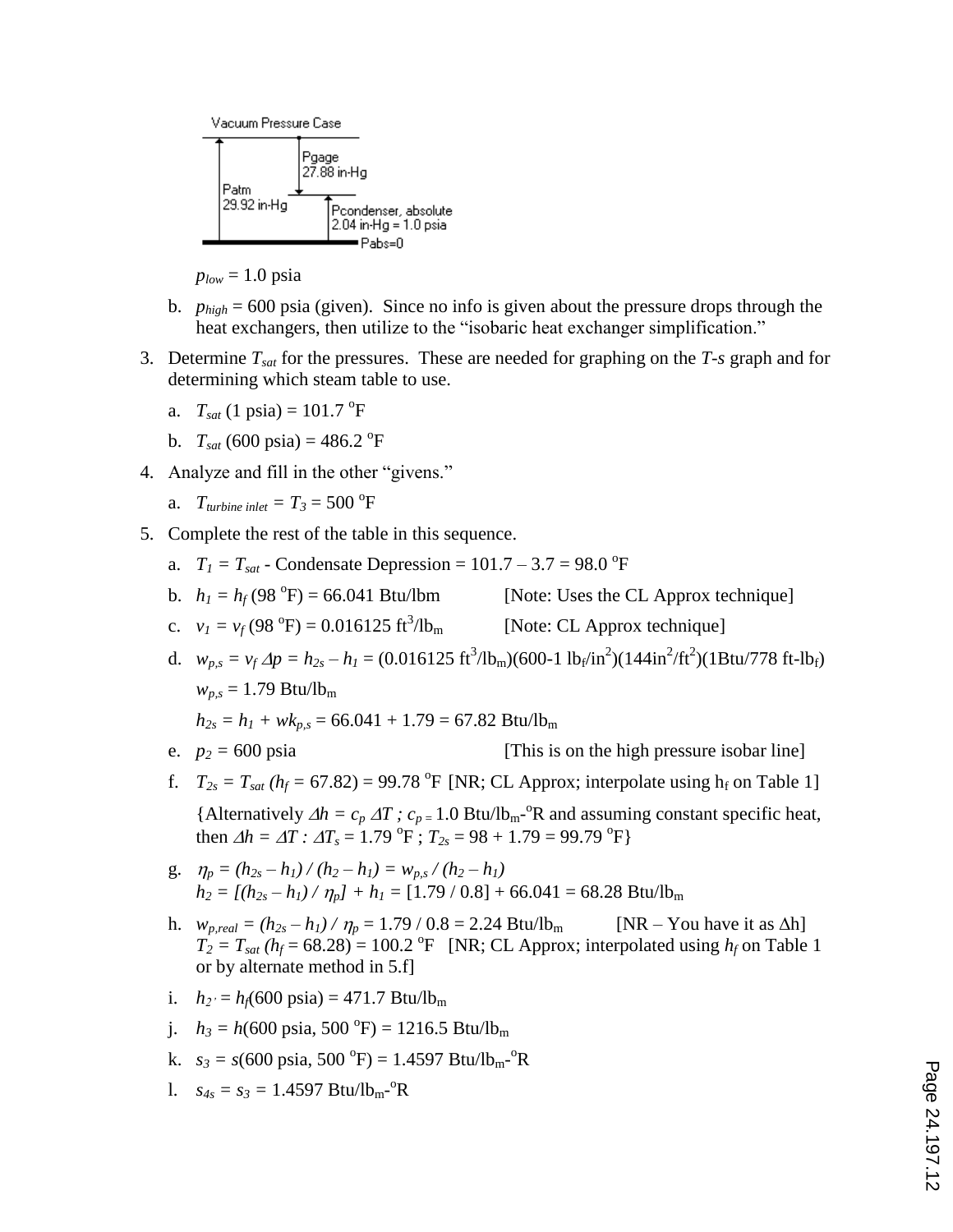m. *x4s =* [*s4s – s<sup>f</sup>* (1 psia)] / *sfg (*1 psia) = [1.4597 – 0.1326] / 1.8450 = 0.719 (71.9%) n.  $x_{4s} = [h_{4s} - h_f (1 \text{ psia})] / h_{fg} (1 \text{ psia})$  $h_{4s} = [x_{4s} * h_{fg} (1 \text{ psia})] + h_{f} (1 \text{ psia}) = [0.719 * 1035.7] + 69.73 = 814.7 \text{ Btu/lb}_{m}$ 0.  $n_r = (h_3 - h_4)/(h_3 - h_4 s)$ 

$$
h_4 = h_3 - \eta_T (h_3 - h_{4s}) = 1216.5 - 0.9 (1216.5 - 814.7) = 854.9 \text{ Btu/lb}_m
$$

- p.  $x_4 = [h_4 h_f(1 \text{ psia})] / h_{fg}(1 \text{ psia}) = [854.9 69.73] / 1035.7 = 0.758 (75.8%)$
- q.  $T_{4s}$  and  $T_4$  are both  $T_{sat}$  (1 psia) = 101.7 °F because they are in the WV region. [NR]

The State Point Table is now complete (as complete as it needs to be to fill out the enthalpy row).

6. Answer the problem's other questions. In this case –  $\eta_{th}$ ;  $q_{Economirier}$ 

a. 
$$
\eta_{th} = w_{net} / q_s = (w_T - w_p) / qs = [(h_3 - h_4) - (h_2 - h_1)] / (h_3 - h_2)
$$
  
 $\eta_{th} = [(1216.5 - 854.9) - (2.24)] / (1216.5 - 66.04) = 0.312 = 31.2\%$ 

b.  $q_{Economizer} = h_2 - h_2 = 471.7 - 68.3 = 403.4$  Btu/lb<sub>m</sub>

Final Answers

*x Turbine Discharge*  $= x_4$ , *real*  $= 75.8\%$ 

Notice that this is at the <u>real</u> discharge (and not at the isentropic discharge conditions)!

 $n_{th} = 31.2\%$  $q_{Economizer} = 403.4$  Btu/lb<sub>m</sub>

Notice that the rest of the boiler adds about  $745$  Btu/lb<sub>m</sub> to the working fluid in this problem. The Economizer adds a significant amount of heat and this heat came from stack gases that were just going to be "thrown away." The economizer significantly increases the efficiency of the boiler and the overall steam plant.

Unit Definitions. Sometimes knowing how the unit was established helps the students to remember and appreciate the magnitude of the term.

- A British thermal unit (Btu) is analogous to a calorie in SI and is defined as the heat energy necessary to raise the temperature of one pound of cool water by one degree Fahrenheit.
- A ton of refrigeration capacity was established as the amount of heat absorbed by melting a short ton (2000 pounds) of ice at 32  $\degree$ F to water at 32  $\degree$ F. This is the latent heat of fusion and considered on an hourly basis in the AC&R industry as 12,000 Btu/hr.
- Horsepower. Steam engine developer, James Watt (1736-1819) did not originate the term "horsepower," but he did standardize it. He used the unit to market his steam engines as the number of horses one of his engines would replace. Watt determined that a horse could turn a 12-foot radius bar (driving a mill wheel) 144 times per hour or 2.4 RPM. The horse traveled  $(2 \pi)$  (12)[ft/rev] (2.4) [rev/min] or 180 ft in 1 minute. Watt measured the pulling force on the bar at 180 lbf, so  $\dot{W}$  (1 horse) = (*F*) ( $d/t$ ) = (180 lbf) (180 ft/min) =